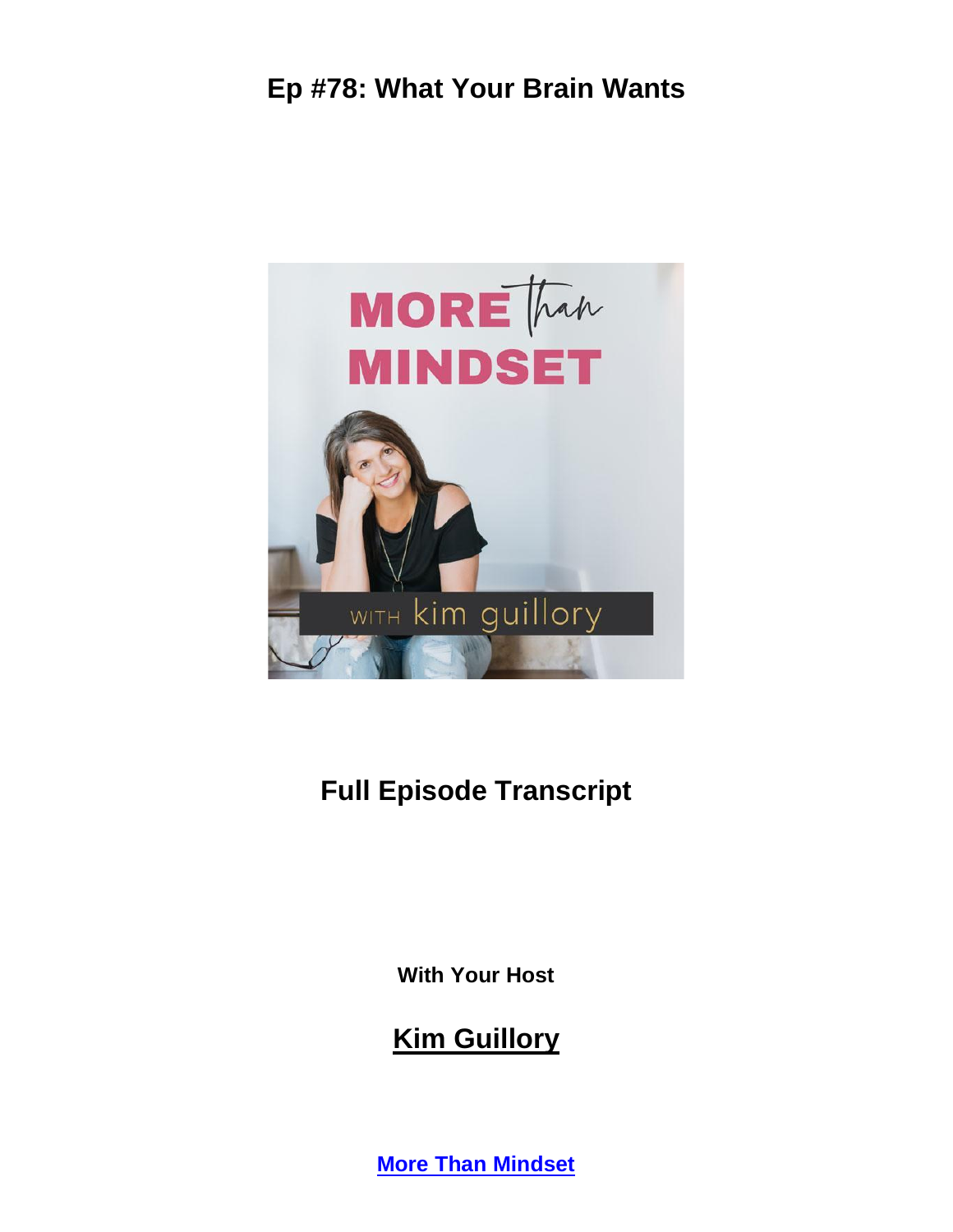Welcome to *More than Mindset.* The only podcast that bridges the gap between spirituality and success. Go beyond the mind with clarity and Confidence Coach Kim Guillory and learn how to integrate your passion, to serve with your skills and experience to create a business you love. Let's get started.

Hey, hey, welcome back to the show. Let me think about what I have to share with you this week. I'm not sure if anything exciting has happened that you would want to know about.

Probably the best part of my week was having my little baby toes over today, my six month old grandbaby who has the most amazing smile. She just makes you feel so special. I don't know what it is but when she looks at you and smiles, twinkles her little toes, she's always like rolling her little toes around. And I'm going to see my other grandbabies in Mississippi this weekend, well, actually tomorrow for a birthday party. I'm super excited about that. So it's all about the babies this week, that's been super fun.

And aside from that I'm still working on an amazing project for you guys, you'll all be invited. Make sure you're on the email list and over at the More Than Mindset Facebook group because that's where I'm going to be announcing it first, guys. You don't want to miss this one. It's going to be amazing.

So anyway let's get on with today's show. Let's talk about your brain and how it works. In this show I'm going to share four things that your brain wants, and how to get it onboard to work for you so that you can have better health, wealth and relationships. So that you can feel happier and healthier, because that is what we want, we want to feel good. It's all about the feelings. I'm going to take you through an exercise at the end, so you don't want to miss that. So let's get going.

First of all, let's just get real here and let's face it, us humans are a mess. The majority of us have limiting beliefs and a crappy mindset. We were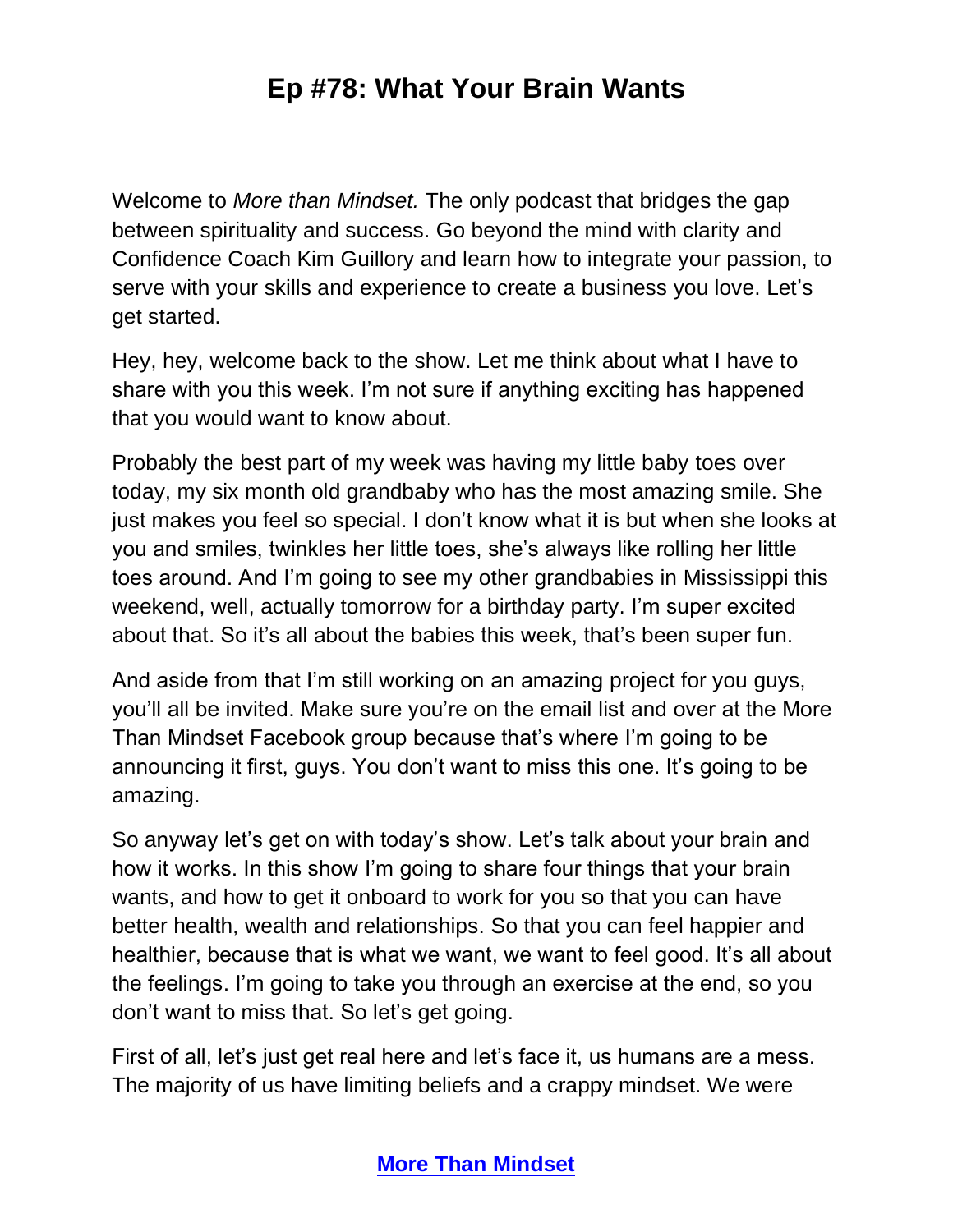never taught how to manage our minds or our emotions, so we basically walk around acting the fool. And by that I mean we take everything personal, we make assumptions rather than asking questions. And then we get all butt hurt about the smallest things. You know what I mean. We make a mess of our relationships, we self-sabotage, we fail in advance so we don't expose our fear of shame, then we beat ourselves up about all of this.

What we don't see is that it is just human habits. It's what we've always done so it feels normal, familiar. But the problem is that we want more, we want so much more. We want to create impact in the world. We want to connect. We want to express, contribute, and feel good. But this behavior, these habits are stopping us.

So let's talk about how we can change these habits and create new ones. Let's discuss getting our brain to work for us rather than against us. But first of all we have to understand why it's happening. So here's how the brain works, four things it does or looks for.

The first is it's geared for survival, to keep us alive, at least alive long enough to pass on our genes. It's like our brain, think about this, really there's so much going on that our brain is geared to keep us alive. It's really simple, but it's confused because some of the things that it fears is going to kill us, won't, kind of like our emotions. It's like we think we're going to die of shame. And our brain doesn't know the difference, what's going on in our body, we're having this response.

Shame is a killer; you know how we say that? Well, the brain kind of takes it literally. So the very first thing is your brain is geared to keep you alive.

The second, it seeks safety. So you can see how fear really works for you. So if we were not afraid we wouldn't be able to keep ourself safe, we would just like, you know, would you just go put your hand in a fire? No, you're afraid it's going to hurt, it's going to burn. So fear works for us. We just got it all messed up. It does not feel safe to be laughed at or rejected. It does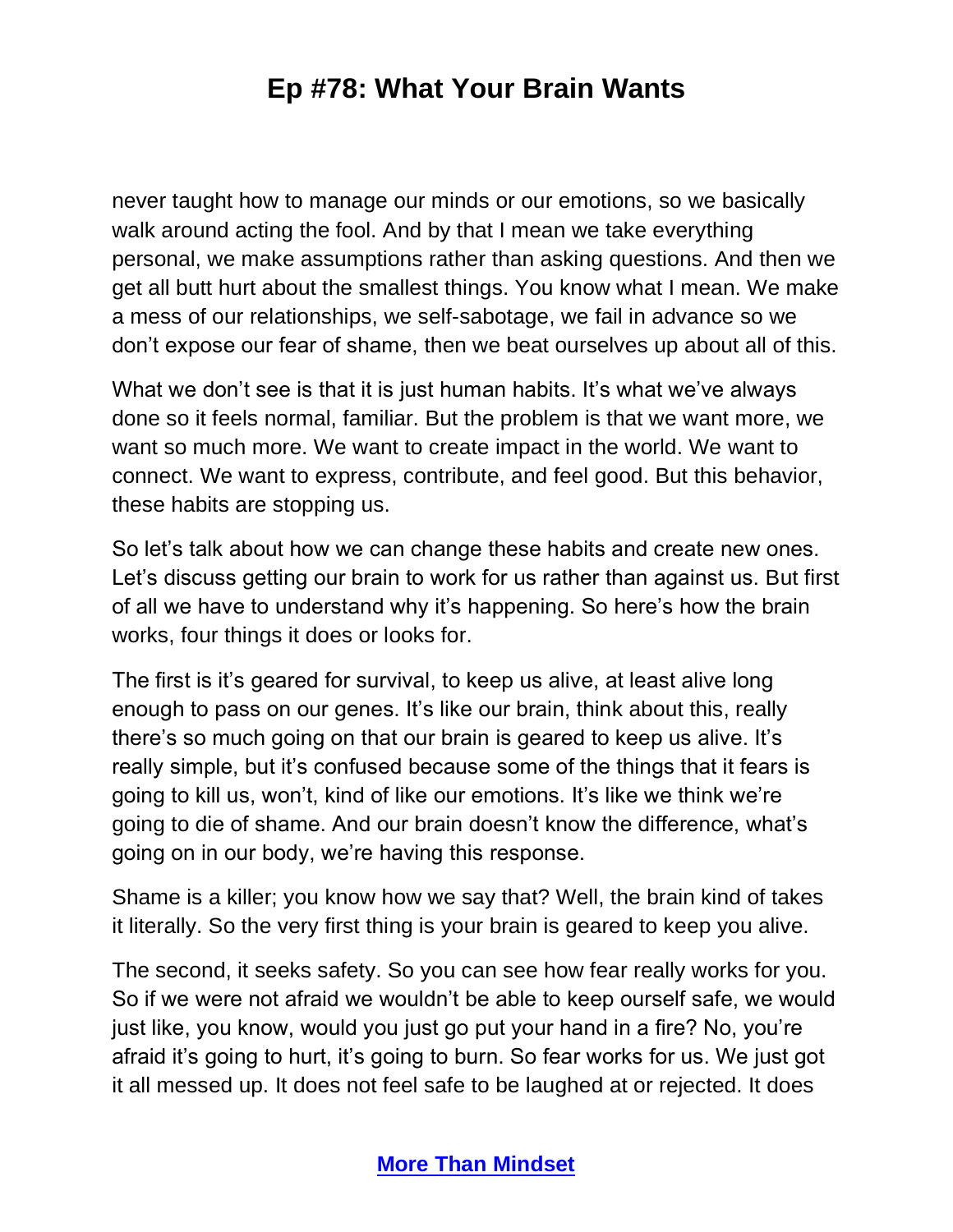not feel safe to put yourself out there vulnerably in relationships. It doesn't feel safe to show someone who you truly are, because they can use that against you. What if they get mad? What if they tell other people?

So the brain seeks survival, number one, seeks safety, number two, seeks ease, that's number three.

Let's take the less stressful way out so that we can preserve energy. Think about the teenager, they're the perfect example, their lazy brain. They just want to hangout, I'm so tired, no, that's too much work, that's too hard. So they are actually playing out the typical brain. Let it be easy, we need it to be easy. No, I'll pass, that's too hard. I don't want to do that. I don't want to write that report, that's not fun. It's like I want to do the thing that takes less effort.

If you look at especially in junior high, I'm thinking of like in the classrooms. They always want the project that is going to take less effort. That's like the perfect example of how the immature brain functions.

The fourth thing, the brain seeks pleasure. That doesn't look fun, let's try this instead. But here's the twister. We are so conditioned not to play, we were taught that that was wrong, that was bad, that was unsafe. You shouldn't be playing.

I'm thinking about my clients, it's one of the last things but the most important things that we turn on is seeking more pleasure, more fun, more ease. And it's exactly what the brain wants, according to what I'm telling you today. But they haven't given themselves permission, or maybe it was their parents or their environment. But they've never allowed themselves to go there and so it does not feel safe. You can see where the conflict is. So the brain wants to feel safe and it wants to seek pleasure.

It wants it to be easy and fun, which is exactly what the punch line approach is all about, living your life's legacy as an integrated being in your natural essence in ease and flow, freedom and fun. So it's everything that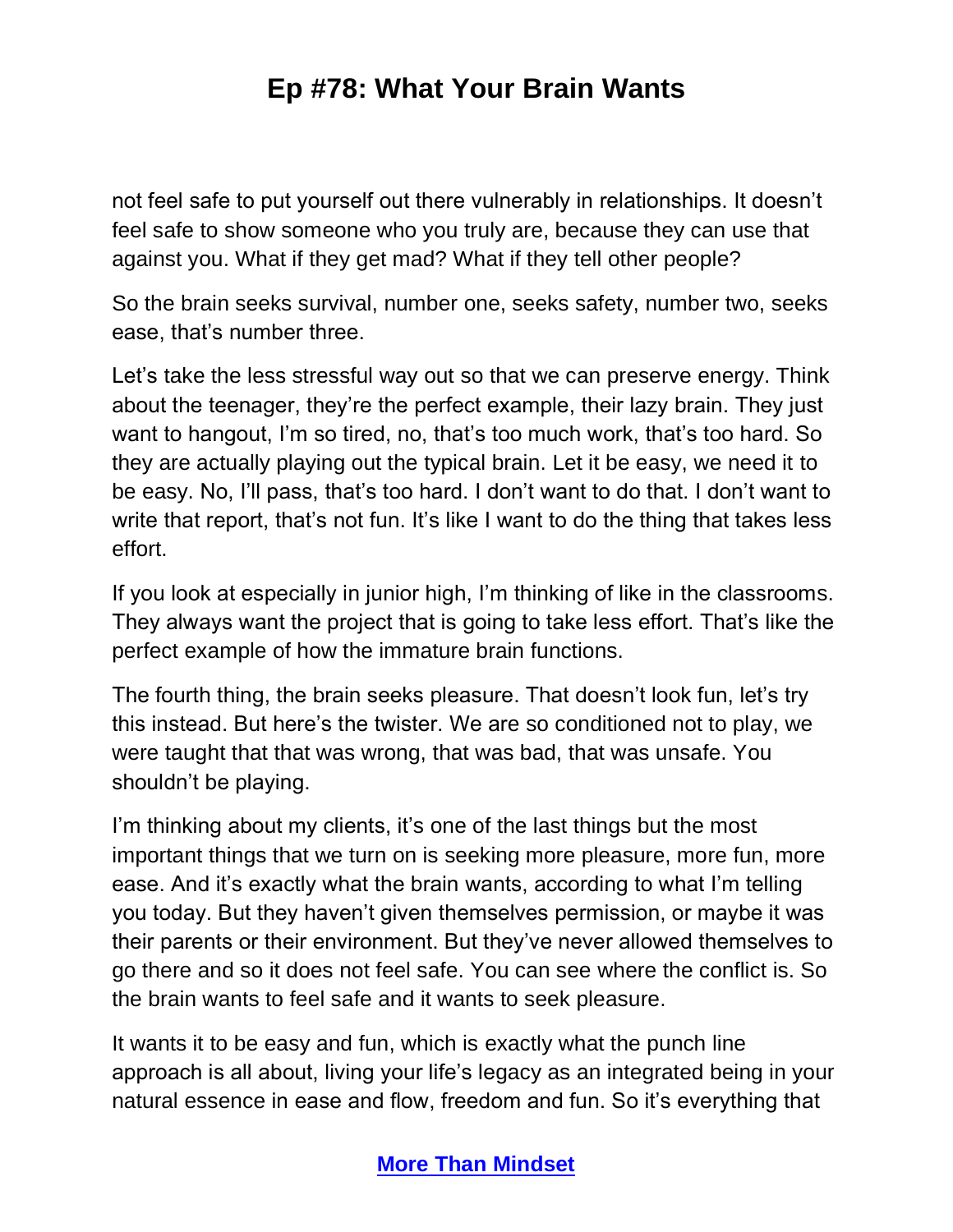the brain wants and it's completely opposite of what we've been conditioned to do. Fascinating.

So you can see how all of this is connected to the nervous system. And here's the thing that the body doesn't know if the danger is real or not. And so the fear of shame, the fear of putting out a lot of effort, these things are real. And so you can see why we're always in this battle, and not doing the things that we want to do because of this conflict.

So I hope you're following me, so I'm going to repeat this just one more time. Is the four things, in case you want to write this down is survive, safety, ease, pleasure. And here's where the dissonance comes in, cognitive dissonance, that's where there's conflicting beliefs in the mind. And that is it's kind of like when I say that, you're like, "Well, yeah, of course, I mean that's exactly what I want." But then everything we've been conditioned to believe is like counterproductive, it's counterintuitive.

It's like it doesn't make sense because we think it's what we want, and yet we don't or can't give ourself permission to have it. And then our body goes into this defense, and that's where the nervous system is triggered. And what happens is we go into this unconscious loop and spinning. And so we activate this, I call it the freak out response, but it's fight, flight, freeze.

But then there is this freak, and I see a lot of my clients there, especially the entrepreneurs. So there is the fight, flight, freeze, I'm just kind of frozen. But they go beyond that, they are just like flipping freaking out. And they're caught in this emotional loop where the thought is caught in this activated emotion that keeps spinning and keeps them stuck.

And then this alarm goes off and we get caught in these taught behaviors that's going to give us relief, which is what? To give up, to give in, to go and binge, to check out, to go drink, to go buffer, whatever it is that occupies the mind so that you don't have to feel the sensation. So just stay here for a moment. So what happens? We go into the unconscious loop, freak out,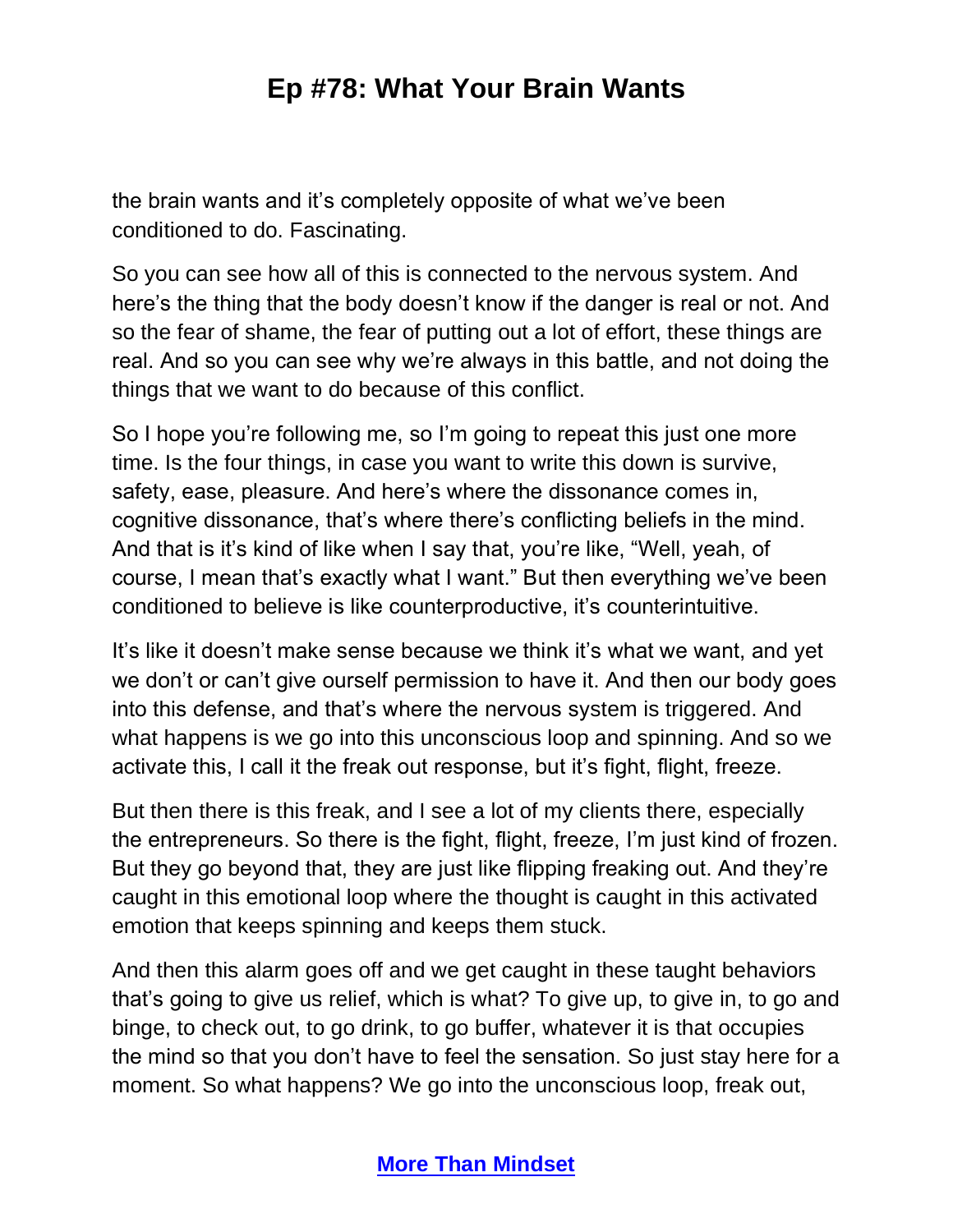the alarm goes off and then we go into the behavior of ejecting, of not feeling, of not staying in the emotion. And that's what gives us relief aka, in other words, that's the pleasure that the brain is looking for.

And so that's what we are caught in, is those human habits, it's just habitual behavior repeating itself. And you're so occupied with that and staying like in that freeze or in that freak out mode, or trying to run away from that, that the brain is completely preoccupied with this spinning effect, I'll call it. So what we have to recognize is that it's not effective, it's just familiar.

And here's where the magic happens. Once we are aware of this cycle we can change it. We can begin to manage our mind and manage our emotions. We can change it, we just have to understand why it's happening and we have to understand what our brain is looking for and then we can get onboard with that.

So that's exactly what we do in my program, we retrain the mind and body to work together. In this integrative self-healing approach we learn how to use or activate the parasympathetic nervous system, get into a calm state of being and then access or dismantle these triggers and we rewrite the neural pathways, we rewrite the inner dialogue, the story, the limiting beliefs, however you want to call it. I call it the BS, because it's just belief systems.

We access, dismantle the triggers, rewrite the story. And it is a practice, we calm the body and mind down, we find neutrality, we minimize the fight, flight, freeze response, so that we can process and integrate the experience. And eventually create a whole new way of being, a new identity, the way you identify a new personality, your personal reality. In other words, we change the perception through changing the experience. It's fascinating.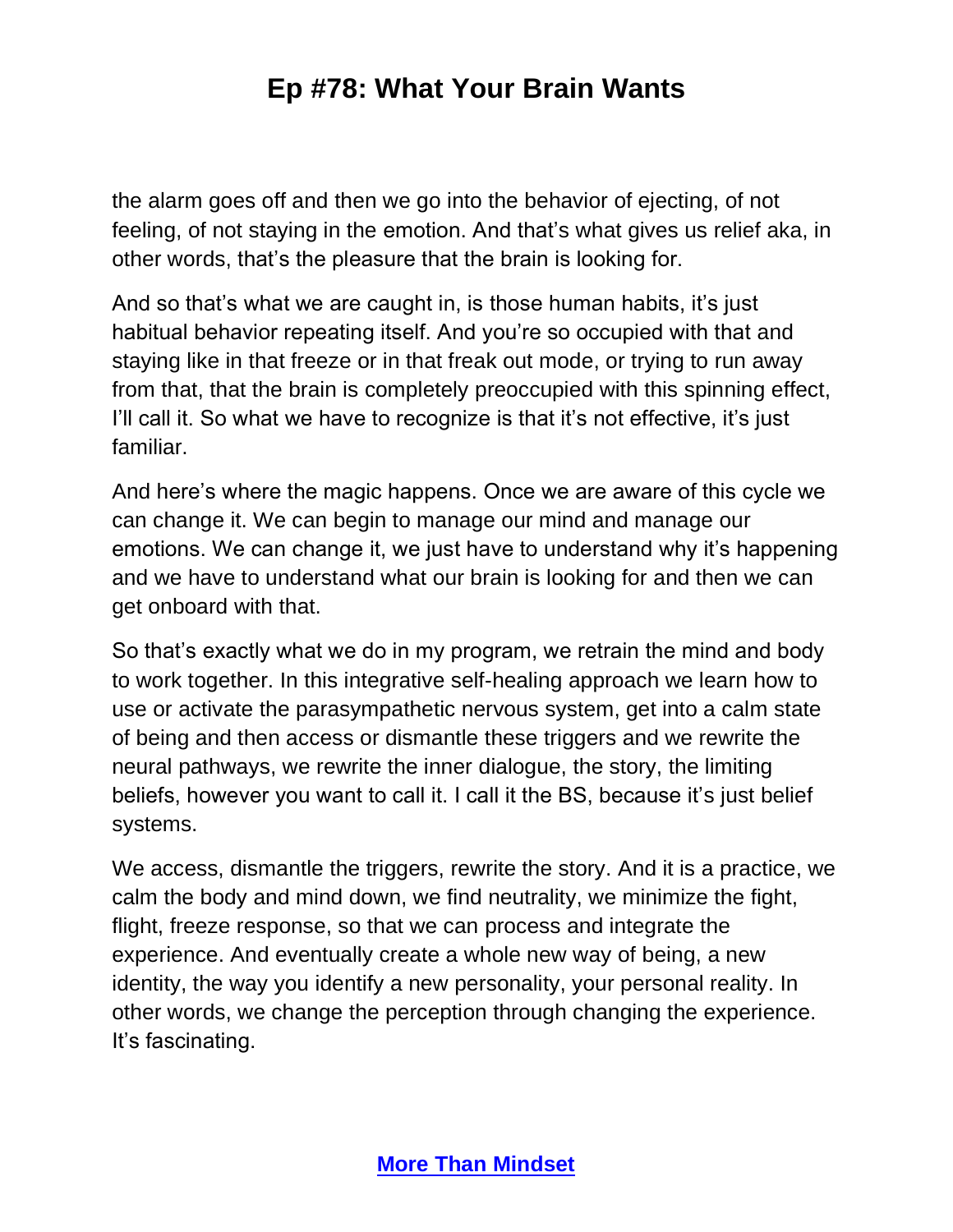I assume now you want to know how we do this, so I'm going to give you some pointers. And you're going to practice these consistently and your brain is going to argue with you. So I'm going to invite you into the More Than Mindset group to come and join us into the community so that you can get support, because community is pleasurable and it's safe.

So I'm just letting you know, I'm going to tell you exactly what to do. I'm going to tell you exactly how to access this for yourself. And I'm pretty much guaranteeing you your brain is going to put up a fight because it's lazy and it's not going to want to do this. Okay, so I'm just warning you in advance, prepare yourself. And now I'm going to give you the steps. So are you ready? I'm calling this the five minute reset, so it's only going to take five minutes.

Now, notice, I've brought in all of the four things that your brain wants, that it seeks, that it loves, that it's geared to do. So this is going to help you live longer because you're going to be less stressful and healthier. It is safe, you're going to find yourself in a safe environment. You are going to set up these conditions. It's very easy, and it ends with pleasure. Okay, so I've touched all of the four points, it's the five minute reset.

The very first thing you have to do, commit for seven days, you decide, yes I'm doing it, and then you commit for seven days. Alright, are you in? Okay, I'm going to tell you exactly what to do. You're going to set a timer, so it could be a kitchen timer, you can use – I use an app on my phone. I use Insight Timer personally; you're welcome to use that. So you're going to get out your timer and first of all you're going to sit maybe on the edge of a bed, or maybe in a chair, wherever you choose. You're going to just sit and check-in with yourself and notice how you feel.

That's it, just sit, notice how you feel, you have the timer on the side of you. You've already decided I'm doing this. I'm committed to doing a five minute reset for seven days. Okay, check-in with how you feel, just for a couple of breaths, like okay, I've got it, I'm here, close your eyes for a moment, just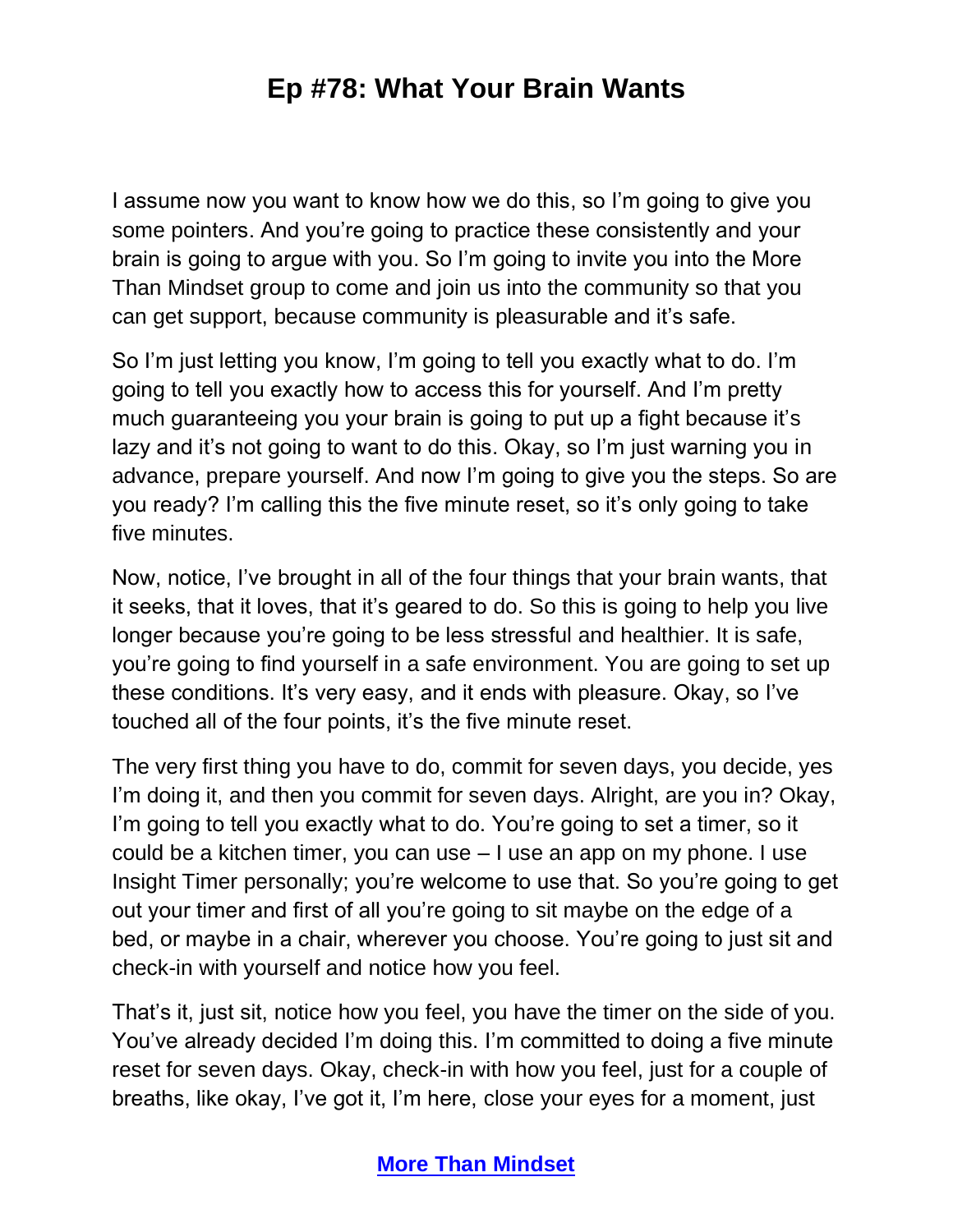notice, okay, I can do this. And then you're going to set your timer for two minutes.

As soon as your timer goes ding, your eyes will be closed and you will begin to count your breaths until the timer goes off. If you lose count you will start over, no big deal, you're just going to count the breaths, and if you lose count you start over, you do not beat yourself up, you don't blame anything. You just start over. Your inhale and exhale are one, so it's inhale one, exhale one, inhale two, exhale two. So that's how you're going to count the breath, inhale and exhale equals one count.

Your timer will go off at two minutes and then you're going to hit the timer again for two more minutes, this time for two minutes you're going to watch, experience and be in wonder. In other words, you're going to just be in the moment in the silence doing nothing. It's really fun. And I want you to ask this question, you'll set the timer and you're going to be like, I wonder what it would be like if I were willing to be surprised on what this day would bring. You could just start there, I wonder what it would be like if I would be willing to be surprised by what this day will bring, that simple.

You're just there, you could imagine things if you wanted to, you could imagine feeling silliness or joy, or you can imagine the color yellow, you could maybe imagine what it feels like to have an abundance of joy surrounding you. You could maybe bring up giggles and silliness in your body. This is your playtime so you can do whatever you choose. But you have to stay here for two minutes, and you have to just watch, and experience, and be in wonder. Okay, there are no rules, so that's the hardest part. This is really, really easy.

Simple, very simple steps, but the hardest part is that your brain is going to want to go all over the place and it is your job to redirect it, so that's what this practice is about. So just to make sure we're on the same page, it's a five minute reset, you are going to check in with how you feel, you're going to set the timer for two minutes. You're going to count your breaths and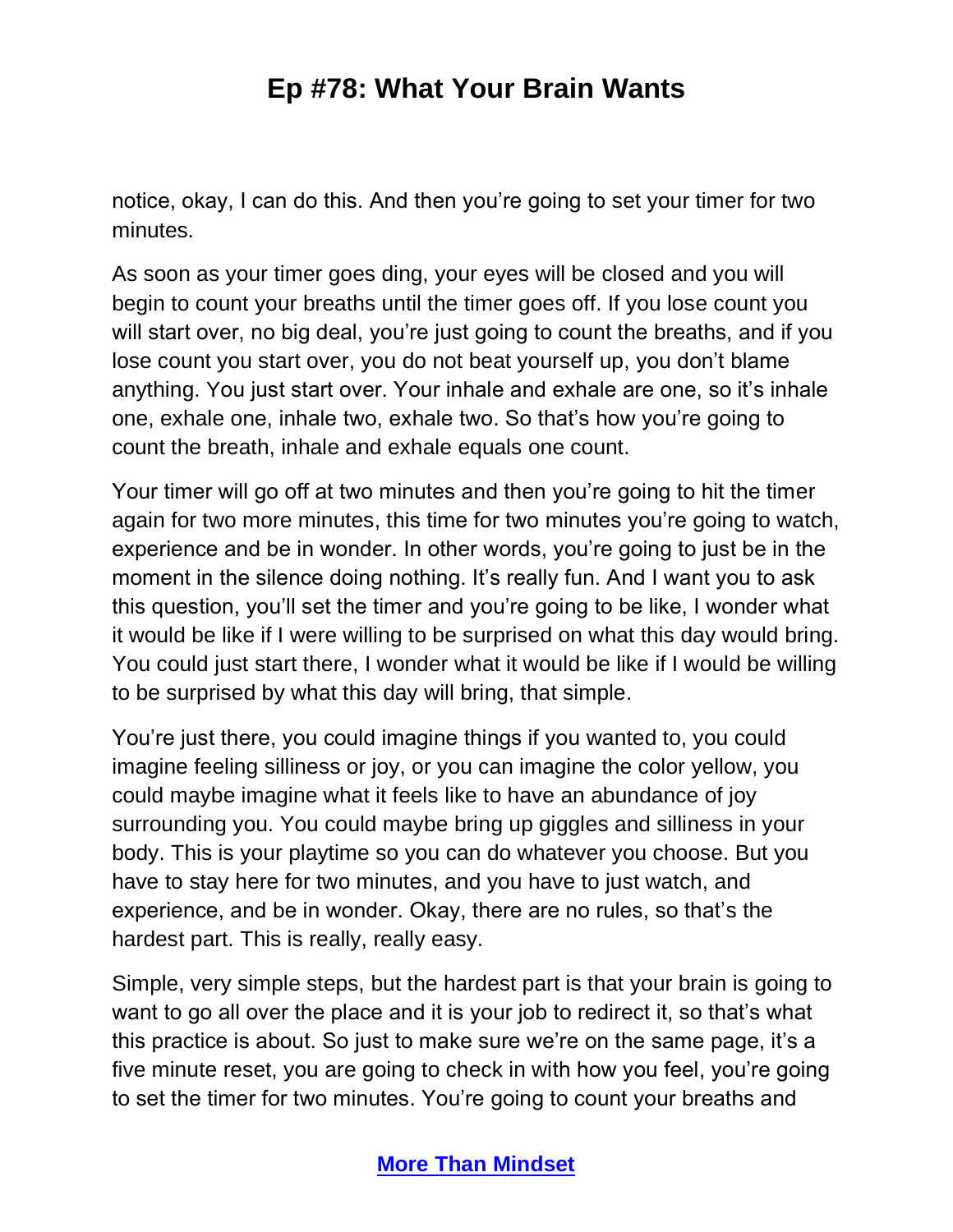when the timer goes off you will take a moment, you will reset the timer and then you will just watch.

You will be the watcher of the experience. You would be the awareness, the seer, the experience itself. It's really fascinating. And just be willing to be surprised. I'm willing to be surprised in this experience and what this day brings. The timer is going to go off and then you are going to stretch, yawn, shake, wiggle, hum, make some little circles with your ankles and wrists, just be in your body for a moment, feel your body for one minute. You do not have to set a timer for this part. So you can if you want to, so it's two minutes, two minutes and then one minute.

And the last minute is all about pleasure in your body, what would feel good in this moment. I like to rub my palms together. I like to give my arms a little squeeze. I like to stretch my arms out and overhead. I like to do these big breaths with an extended yawn. Just imagine what your puppy dog and kitty cat would do in the morning and do that. Okay, and then you're going to get up and go on with your day. And you're going to do this every single day for seven days. Are you on? Are you here?

So what you're doing is you're starting to retrain your brain to have the experience that you want to have. And it includes all of the things that your brain wants. So this is you coming onto the game, like I want my brain to work for me, so I'm willing to play by the rules. This is going to help me live longer. I'm in a safe environment so I love feeling safe, it is easy, it is pleasurable. It's like the simplicity of it is that it's only five minutes and you're doing it first thing in the morning and then it's done and over.

But I think the change that you will experience just from the consistency is going to be very pleasurable for you and that is what your brain is going to want to do again. Because it always wants pleasure, it seeks pleasure, it seeks simplicity, safety, staying alive, staying alive. You just tell yourself, this is going to help me stay alive and live happier and healthier.